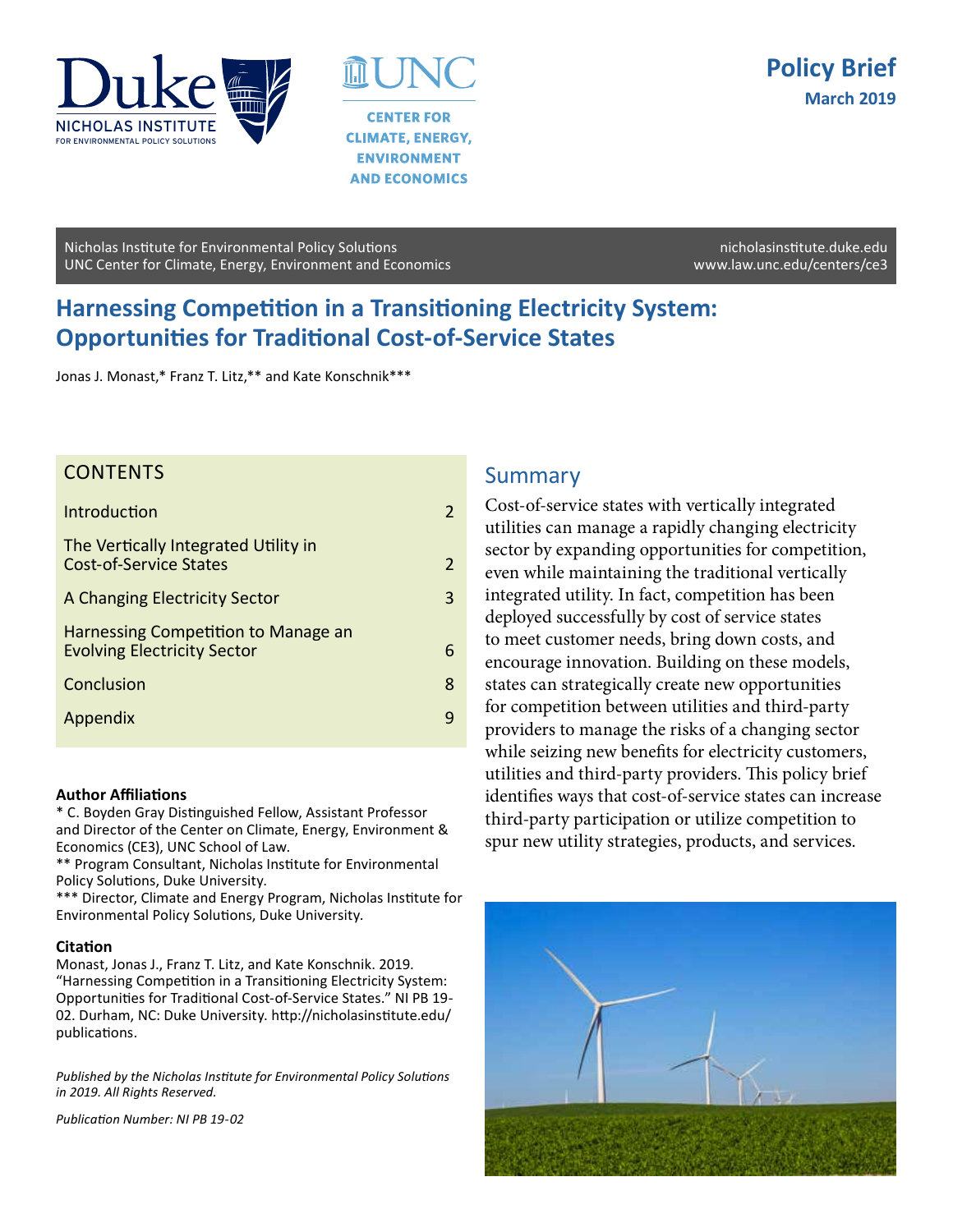#### INTRODUCTION

A rapidly changing electricity system presents both challenges and opportunities for vertically integrated utilities, electricity customers, third-party providers, and state regulators in cost-of-service states. Low natural gas prices and falling renewable energy costs are driving vertically integrated monopolies to shutter coal-fired power plants and challenging the viability of some of their nuclear power plants. An expanding array of options allow consumers to manage and reduce their electricity use. Firms looking to relocate or expand in traditionally regulated states may demand clean energy to meet corporate sustainability goals and source low-cost power.

States that have maintained traditional rate-setting for vertically integrated utilities have a broad suite of tools for managing the evolving electricity sector, because they can retain direct oversight of the state's electricity generation mix while opening parts of the market to third-party participation. While state laws shield vertically integrated utilities from many forms of market pressure, competition

## **The Cost-of-Service Model Briefly Defined**

Under a "cost-of-service" model, the state grants a utility an exclusive monopoly right (and obligation) to serve a specific territory and then subjects the utility to economic regulation whereby the utility is compensated for its costs plus a rate of return on capital investment through rates charged to customers. This guaranteed economic return on investment helps a utility attract investors and satisfy debt obligations.

between utilities and third-party service providers is not new and is wholly consistent with the vertically integrated utility model. It is possible, therefore, to expand opportunities for electricity sector competition without abandoning the traditional vertically integrated utility.

A growing number of states are increasing opportunities for third parties to compete with electric utilities while preserving the cost-of-service model. Third-party leasing, competitive procurement, and green tariffs, for example, utilize market competition to expand consumer choices, support policy goals that deploy renewable energy and storage technologies, and spur monopoly utilities to engage in more robust risk management strategies to meet the rapid changes underway.

This paper focuses on opportunities for cost-of-service states to strategically incorporate competition into their existing approach to electric utility regulation. Part I briefly describes the cost-of-service model and lists the advantages costof-service regulators have over their counterparts in restructured states to forge a clear path in times of change. Part II outlines the factors driving change in the electricity sector and notes the potential risks and rewards these changes bring for traditional cost-of-service states. Part III discusses strategies to achieve sector goals through increased competition without abandoning a cost-of-service approach.

### I. THE VERTICALLY INTEGRATED UTILITY IN COST-OF-SERVICE STATES

Early in the twentieth century, it became clear that providing electricity service would require large, capital-intensive networks of wires and equipment. States viewed electric utilities as natural monopolies—i.e., a sector where competition would result in increased costs due to redundant infrastructure and the inability to realize the economies of scale offered by centralized electricity generation.<sup>1</sup> Across the United States, a system of monopoly, investor-owned, vertically integrated utilities regulated by state public utility commissions (PUCs) emerged.

PUCs set retail electricity rates that compensate vertically integrated utilities for their costs and ensure the financial viability of the firm, including allowing a reasonable rate-of-return on capital investments to allow the firm to attract investors.2 The utility is subject to economic regulation in exchange for an exclusive franchise in its service territory.3 In general, then, an investor-owned utility can only charge customers what the PUC allows it to charge.

<sup>1</sup> J. P. Tomain, "The Persistence of Natural Monopoly," *Natural Resources & Environment* 16(4)(2002): 242, https://www.jstor.org/ stable/40924211?seq=1#page\_scan\_tab\_contents.

<sup>&</sup>lt;sup>2</sup> For a discussion of the history of the electric utility, see W. Boyd and A. E. Carlson, Accidents of Federalism: Ratemaking and Policy Innovation in Public Utility Law, UCLA Law Review 63(2016): 810, 827.

<sup>&</sup>lt;sup>3</sup> As discussed in this paper, the utility's exclusive franchise does not mean the utility is completely insulated from competition or that a state cannot subject the utility to competition in specific aspects of its business.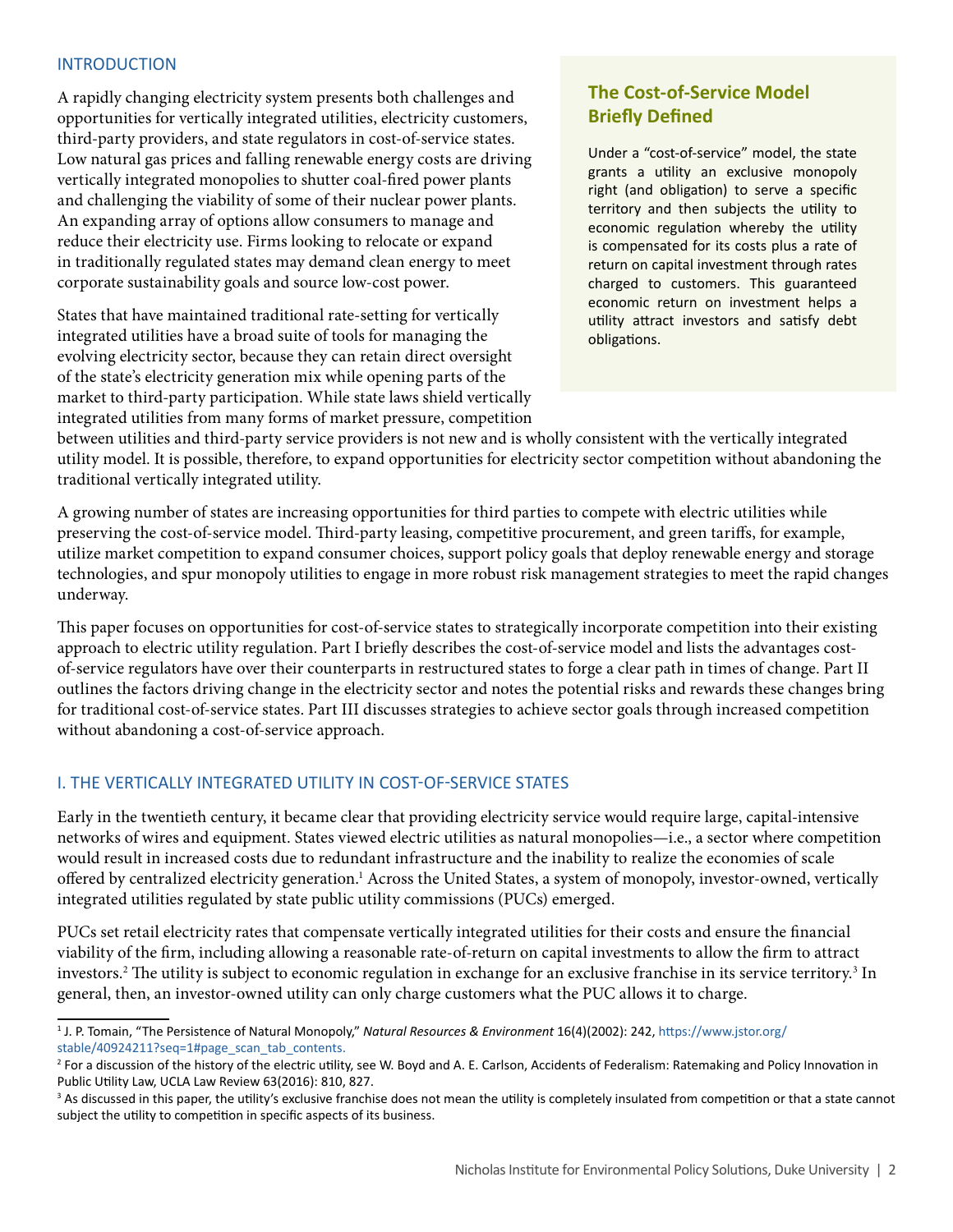In addition to setting electricity rates, most state utility commissions also oversee vertically integrated utility resource planning efforts, to ensure that utilities are meeting forecasted demand through new investments in generating facilities, or transmission and distribution infrastructure.<sup>4</sup> This planning function, when paired with the certainty of utility cost recovery, represents an important tool for navigating a changing sector.

Today, vertically integrated utilities subject to cost-of-service economic regulation operate in 37 of the 50 states.5 In the remaining 13 states, regulators have restructured their electricity markets so that utilities are focused solely on retail distribution. Distribution utilities remain subject to state economic regulation in restructured states, but no longer own generation and do not carry out long-term resource planning the way vertically integrated utilities do in traditional costof-service states. Instead, restructured states are limited to regulating what electricity purchases their distribution utilities make from competitive providers.

Recent efforts to bolster distressed nuclear power plants illustrate the differences between cost-of-service and restructured states. Low natural gas prices and increased renewable generation can make existing nuclear plants less relatively economic. If a PUC in a traditionally regulated state determines that it is prudent to keep existing nuclear facilities online, it can set rates that allow the vertically integrated utility to recover its costs.<sup>6</sup> In contrast, a restructured state has given up regulatory control over the wholesale energy price and must find another way to improve the economics of existing nuclear plants. Illinois, for example, opted to provide existing nuclear plants an entirely new revenue stream in the form of Zero Emissions Credits and required that the state's distribution utilities purchase those credits.7

Similarly, a utility commission may choose to provide a vertically integrated utility cost recovery, including "construction work in progress" rate recovery if allowed by state law, to facilitate investments in generation technologies that might not occur in competitive markets where generators compete on solely, or primarily, based on cost alone.<sup>8</sup> Given the rapid technological change in the sector, described in the following section, this ability to foster investment is another valuable tool for regulators in cost-of-service states.

## II. A CHANGING ELECTRICITY SECTOR

The electricity sector is in a period of significant change. According to Edison Electric Institute, U.S. investor-owned utilities invested \$112.5 billion in capital improvements in 2016 alone, up \$8.5 billion from 2015.<sup>9</sup> On the supply side, sustained low natural gas prices and decreasing renewables costs have changed the generation mix. New solar, wind, and natural gas plants comprise most of the capacity additions in recent years, with renewables making up a majority of new capacity in 5 of the last 10 years.<sup>10</sup> These shifts have pressured uneconomic power plants to retire—primarily coal plants, but also some nuclear plants.<sup>11</sup>

Change has also come to the demand side of the power equation. Electricity demand growth has flattened and is expected to remain flat—until and unless electrification of transportation and other sectors occurs.<sup>12</sup> Customers are demanding more freedom to choose their electricity supply, with some customers turning to self-supply while others seek policy

7 See Illinois Public Act 99-0906 (2017), Sec. 1-75(d-5).

<sup>4</sup> See Regulatory Assistance Project and Synapse Energy Economics, "Best Practices in Electric Utility Resource Planning," by R. Wilson and B. Biewald, (June 2013), <http://www.raponline.org/wp-content/uploads/2016/05/rapsynapse-wilsonbiewald-bestpracticesinirp-2013-jun-21.pdf>. 5 <sup>5</sup> These states are not identical. Many allow their vertically integrated utilities to participate in organized competitive wholesale electricity markets, such as those operated by the Midcontinent Independent System Operator (MISO) and the Southwest Power Pool (SPP). Nevertheless, the states in MISO and SPP (with the exception of Illinois) maintain cost-of-service regulation, usually with some form of regulated resource planning. 6 The goals might include fuel diversity, zero-emission power generation, and/or the desire to maintain jobs.

<sup>8</sup> Boyd and Carlson, *Accidents of Federalism*, 848–850.

<sup>9</sup> EEI, 2016 Financial Review, Annual Report of U.S. Investor-Owned Utility Industry, p. 1, [http://www.eei.org/resourcesandmedia/](http://www.eei.org/resourcesandmedia/industrydataanalysis/industryfinancialanalysis/finreview/Documents/FinancialReview_2016.pdf)

[industrydataanalysis/industryfinancialanalysis/finreview/Documents/FinancialReview\\_2016.pdf](http://www.eei.org/resourcesandmedia/industrydataanalysis/industryfinancialanalysis/finreview/Documents/FinancialReview_2016.pdf).<br><sup>10</sup> See "Natural Gas and Renewables Make Up Most of 2018 Electric Capacity Additions," U.S. Energy Information Administration, M https://www.eia.gov/todayinenergy/detail.php?id=36092#tab2.<br><sup>11</sup> Over 60 gigawatts of coal capacity have been shuttered since 2010. See "Coal-fired Electricity Generation in the United States and Future

Outlook," MJB&A Issue Brief, August 28, 2017, [https://www.mjbradley.com/sites/default/files/MJBAcoalretirementissuebrief.pdf;](https://www.mjbradley.com/sites/default/files/MJBAcoalretirementissuebrief.pdf) Six nuclear plants have been or are planned to retire. "Three Mile Island Is the Latest Nuclear Power Plant to Announce Retirement Plans," U.S. Energy Information Administration, June 13, 2017, [https://www.eia.gov/todayinenergy/detail.php?id=31612.](https://www.eia.gov/todayinenergy/detail.php?id=31612)<br><sup>12</sup> See "EIA's latest Annual Energy Outlook projects rising production, relatively flat consumption," U.S. Energy Information Administr

<sup>6, 2018,</sup> [https://www.eia.gov/todayinenergy/detail.php?id=34833.](https://www.eia.gov/todayinenergy/detail.php?id=34833)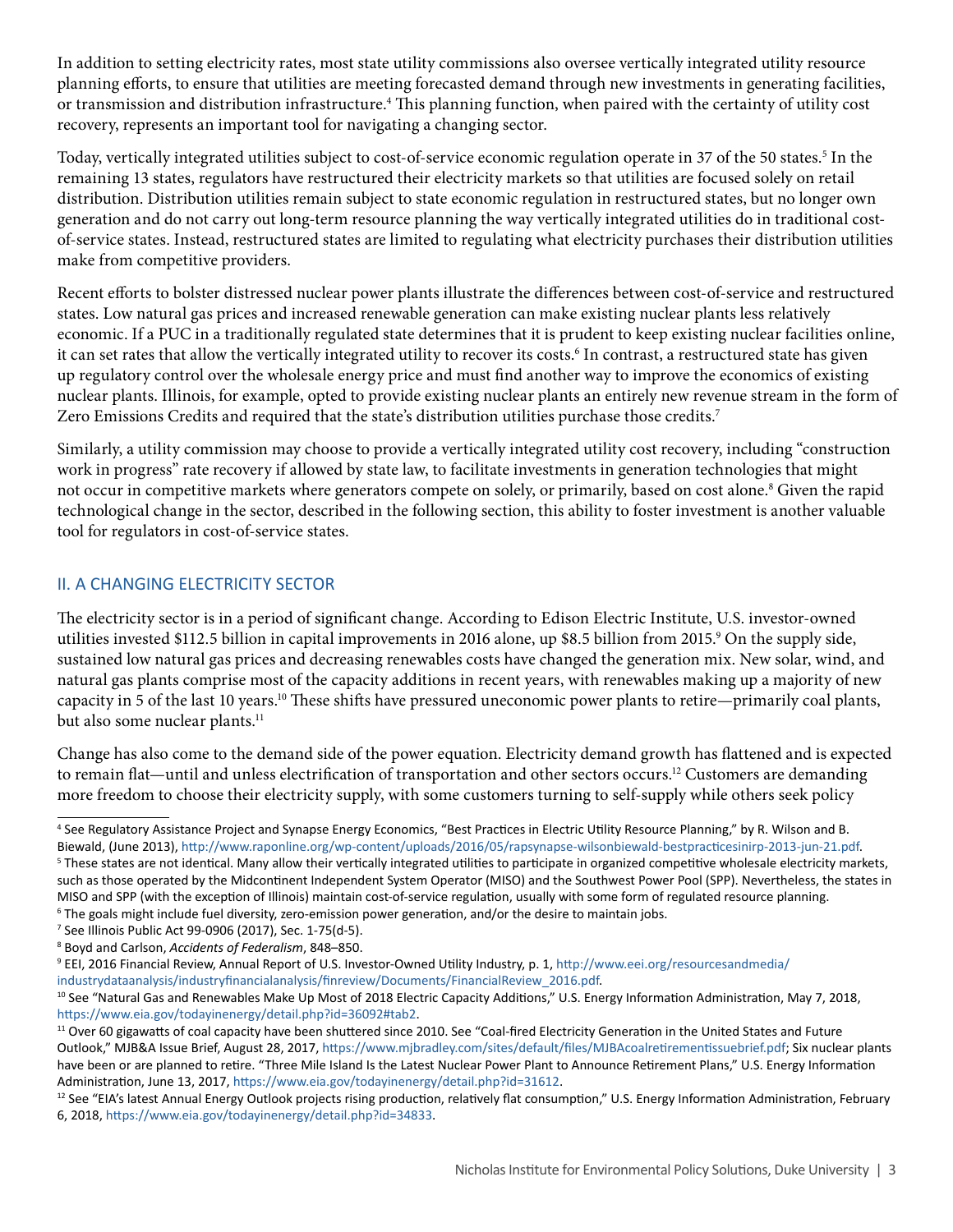changes to allow for more choice. Demand for distributed solar systems has also grown.13 Information technology and two-way communications between end users and the utility offer the potential for adjusting demand up and down, just as power plants are managed. Staff at the Federal Energy Regulatory Commission estimate that through 2015, advanced metering systems were installed at nearly 43% of U.S. electricity customer sites.<sup>14</sup>

While these trends are visible across the United States, at the state level these changes vary widely. Some variation can be attributed to access or lack of access to specific resources, such as quality wind resources, or proximity to demand centers or transmission. But a portion of the variation can be attributed to state energy policies.<sup>15</sup>



#### **Figure 1. Historical Generation by Fuel Type, 1950–2016 (EIA 2016d).**

Values for 2016 are based on a 12-month rolling average through April 2016.

#### *The Challenges and Risks*

Traditionally regulated states face significant challenges and risks due to the changes underway. Notably, low natural gas prices, flat demand growth, cost overruns and canceled generation projects present some of the same challenges in traditionally regulated states today that led some states to consider restructuring in the 1990s and 2000s.

The rapid change in the electricity sector presents challenges and risks for cost-of-service regulators of vertically integrated utilities, who must approve utility investments for purposes of cost recovery through electricity rates. Regulators and utility executives face risks of overinvestment, stranded assets, and/or path dependencies that could prevent utilities from offering customers the lowest cost, highest value services.

<sup>13</sup> See W. Cole, et al., *2016 Standard Scenarios Report: A U.S. Electricity Sector Outlook*, National Renewable Energy Laboratory (Nov. 2016), [https://](https://www.nrel.gov/docs/fy17osti/66939.pdf) [www.nrel.gov/docs/fy17osti/66939.pdf](https://www.nrel.gov/docs/fy17osti/66939.pdf).<br><sup>14</sup> See B. Foster, et al., *2017 Assessment of Demand Response and Advanced Metering, Staff Report, Federal Energy Regulatory Commission (Dec.* 

<sup>2017),</sup> [https://www.ferc.gov/legal/staff-reports/2017/DR-AM-Report2017.pdf.](https://www.ferc.gov/legal/staff-reports/2017/DR-AM-Report2017.pdf) The 2017 assessment is based on 2015 data. The Southeast region had a penetration rate of 38.7% and the region consisting of Florida a penetration rate of 56.4%. Ibid., 5.

<sup>&</sup>lt;sup>15</sup> For example, according to the National Renewable Energy Laboratory (NREL), 41 out of 50 states have net-metering policies that allow owners of certain solar voltaic systems to sell their excess generation to the local utility, often at favorable rates. NREL, Net Metering, [https://www.nrel.](https://www.nrel.gov/state-local-tribal/basics-net-metering.html) [gov/state-local-tribal/basics-net-metering.html](https://www.nrel.gov/state-local-tribal/basics-net-metering.html) (last visited Jan. 6, 2019). Net metering policies are an example of how states have introduced an element of competition within a regulated utility framework to effect outcomes.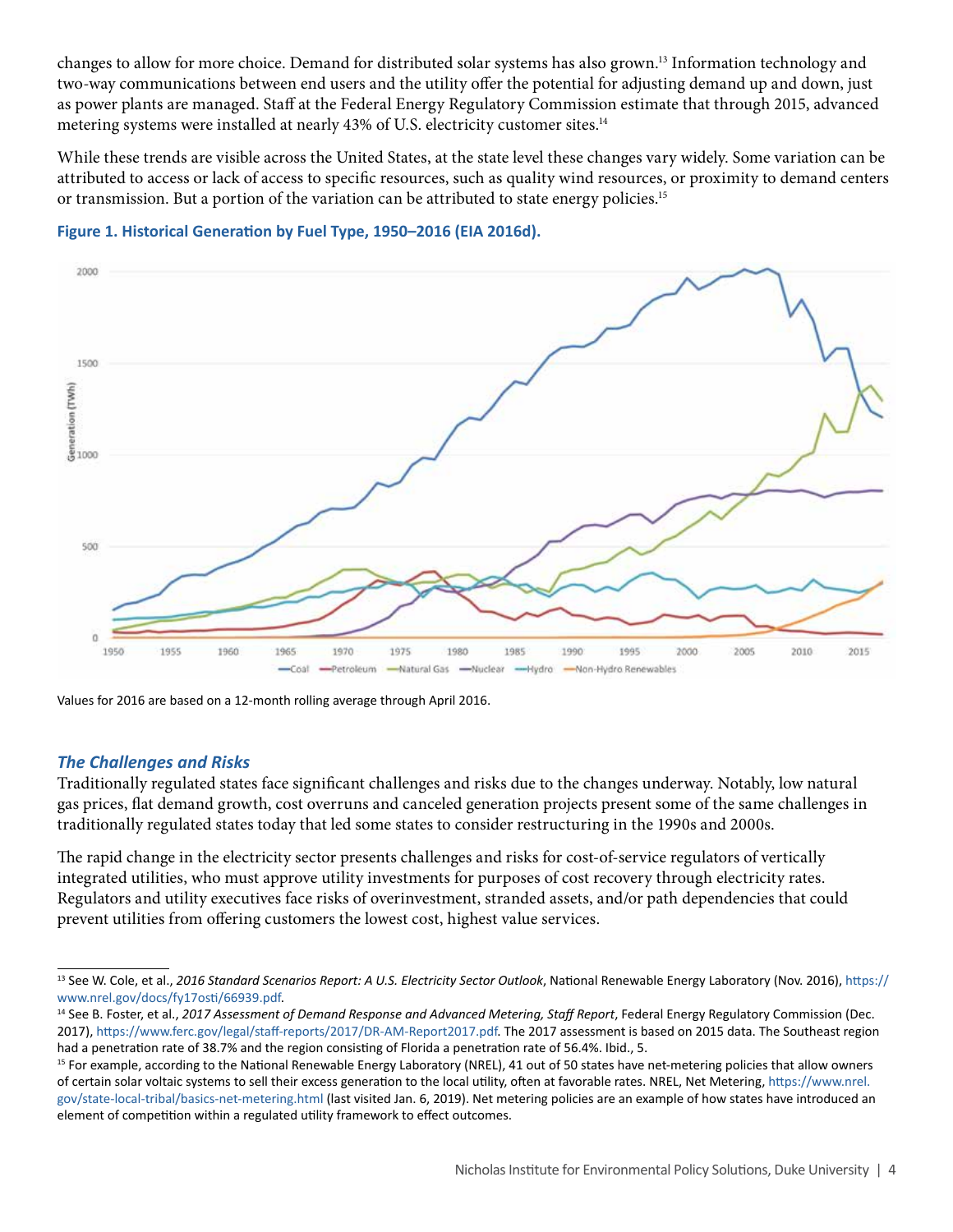Most state PUCs are accustomed to weighing the potential for stranded assets against the benefits of new capacity investments to replace aging infrastructure. However, when technology is changing rapidly, these decisions may present new risks. For example, advanced metering infrastructure can shed light on the usage patterns of customers and identify demand response opportunities to save customers money. Yet smart grid technology is improving rapidly and coming down in cost, making it difficult to determine whether it is more prudent to invest today or wait for the later model. And while it is fair to expect that advanced metering will yield information, the full benefits are not yet known, making it difficult to assess the net benefit of the technology ex ante.

Once investments in data collection are made, the traditional closed approach of the vertically integrated utility presents some challenges to best utilizing that data. Access to smart meter data and information about the distribution system could open the door for new ideas and innovations that utilities may not be in the best position to develop. Providing customer and system data access to third-party problem solvers and innovators represents an important step to creating new value for electricity customers.16

Even setting aside the emergence of new technologies, the cost-of-service model does not always yield success where services do not square with cost-recovery incentives. Demand-side energy efficiency investments, for example, have not been pursued as robustly in cost-of-service states overall as in states that have separated supply-side interests from demand-side customers.<sup>17</sup> This underlying challenge remains and presents opportunities for states willing to introduce measured steps toward competition on the demand-side of their electricity systems.

Layered over these challenges is the prospect of carbon regulation. Potential carbon constraints bring not only the need to reduce emissions from the sector, but also increased demand for electricity due to the electrification of the transportation and buildings sectors. While federal carbon constraints remain uncertain, some states have adopted policies to reduce carbon emissions from power production.<sup>18</sup> Moreover, many large corporate users of energy have carbon targets that drive them to seek low- and no-carbon energy sources.<sup>19</sup> Many vertically integrated utilities have absorbed these realities—and the likelihood of a federal constraint in the near-term planning horizon—into their planning and have adopted their own carbon reduction targets. Carbon accountability is just one of a number of federal regulatory uncertainties that present risk for utility investments and state commission decisions.

### *The Opportunities and Rewards*

There are upsides to managing the changes underway in the sector. At the most basic level, a changing electricity sector presents the opportunity of improving system performance with new resources and services at lower operating costs. Low natural gas prices and decreasing renewables costs present opportunities for keeping costs for utility customers low while simultaneously reducing the emissions profile of the power plant fleet, which in turn reduces regulatory risk and improves public health outcomes.<sup>20</sup>

On the demand side, new technologies offer consumers the potential for more control over electricity decisions. Smart thermostats that allow remote control by the utility or a third party, for example, permit customers to participate in demand management programs that were not possible before the availability of the new technologies. In a demand response pilot during the solar eclipse of 2017, Nest reports that 750,000 Nest Thermostat users opted into a program to reduce their energy use by 700 MW.<sup>21</sup> More information and control open new potential for controlling electricity demand in a way that makes the system more reliable and less costly. Provided innovators have access to this information, new ideas in this area are bound to come.

<sup>&</sup>lt;sup>16</sup> For example, the Arkansas Public Service Commission has an open proceeding on advanced meter infrastructure (AMI) and data access. See Arkansas Pub. Service Comm'n, Order, In the Matter of Policies Related to Distributed Energy Resources, Docket No. 16-028-U, July 27, 2018, [http://](http://www.arkleg.state.ar.us/assembly/Meeting%20Attachments/510/692/9%2027%2018%20Handout%20E%20Thomas-PSC.pdf) [www.arkleg.state.ar.us/assembly/Meeting%20Attachments/510/692/9%2027%2018%20Handout%20E%20Thomas-PSC.pdf](http://www.arkleg.state.ar.us/assembly/Meeting%20Attachments/510/692/9%2027%2018%20Handout%20E%20Thomas-PSC.pdf).

<sup>&</sup>lt;sup>17</sup> The top five states in the Advanced Energy Efficient Economy's (ACEEE's) State Energy Efficiency Scorecard are restructured states, while 24 out of the bottom 25 are cost-of-service states with vertically integrated utilities. https://aceee.org/state-policy/scorecard.

<sup>18</sup> See, e.g., Virginia Proposed Regulation for Emissions Trading Programs, 9VAC5-140-6010, *Virginia Register of Regulations*, Vol. 34, Issue 10 (Jan. 8, 2018).

<sup>19</sup> B. Plumer, "A Year After Trump's Paris Pullout, U.S. Companies Are Driving a Renewables Boom," *New York Times*, June 1, 2018.

 $20$  As mentioned above, new renewables capacity has made up the majority of new capacity additions in 5 of the last 10 years for which data are available. In 2018, new natural gas plants are expected to comprise about two-thirds of new capacity additions. See Note 10.

<sup>21</sup> B. Bixby, "Solar Eclipse, Meet the Nest Thermostat," *Inside Nest*, Aug. 10, 2017, [https://nest.com/blog/2017/08/10/solar-eclipse-meet-the-nest](https://nest.com/blog/2017/08/10/solar-eclipse-meet-the-nest-thermostat/)[thermostat/](https://nest.com/blog/2017/08/10/solar-eclipse-meet-the-nest-thermostat/).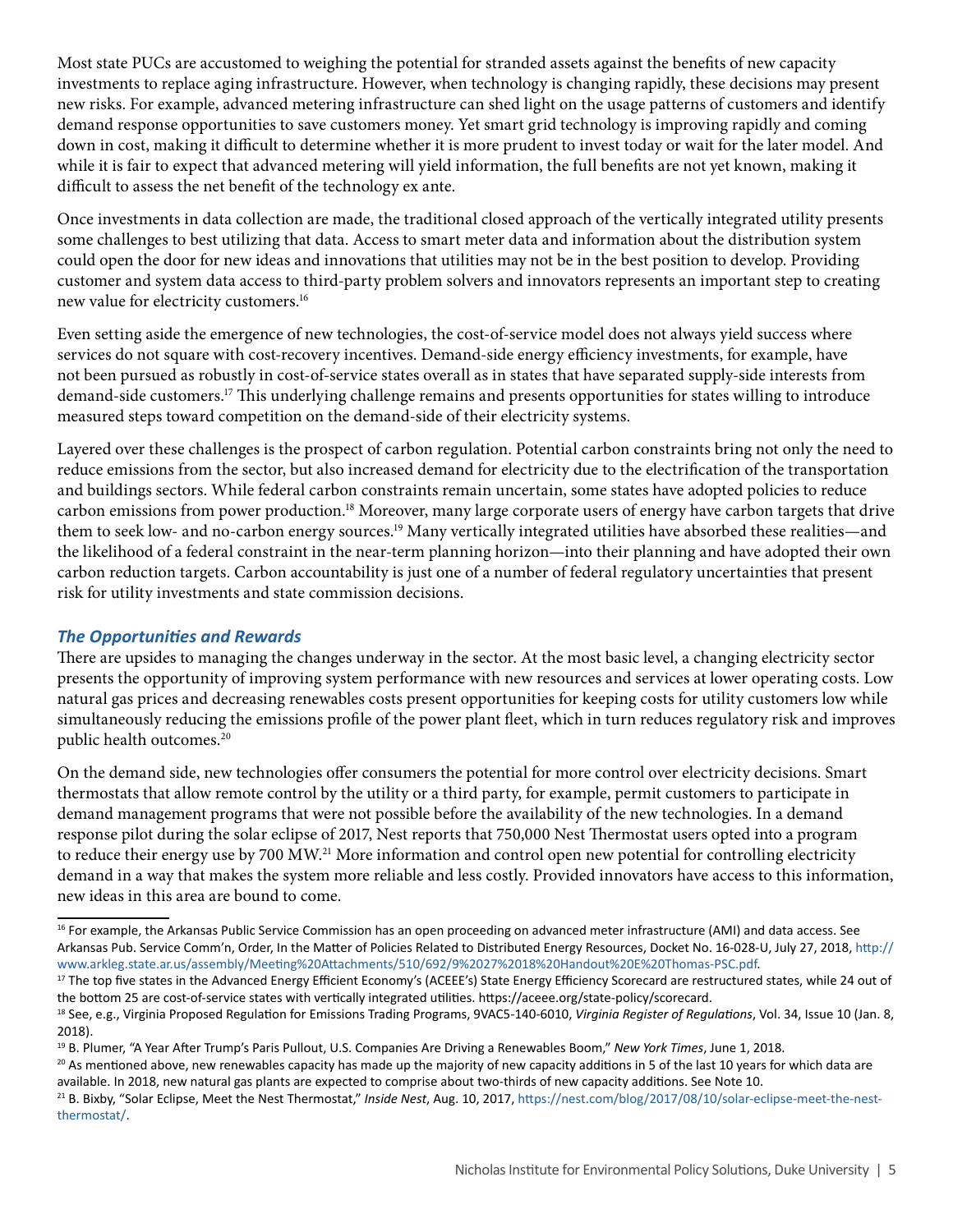#### **III. HARNESSING COMPETITION TO MANAGE AN EVOLVING ELECTRICITY SECTOR**

Despite its exclusive service territory and general assurance of reasonable cost recovery, the vertically integrated utility is not, and has never been, fully insulated from competition. There are numerous examples of competition currently in play for vertically integrated utilities in cost-of-service states. For example, utilities may participate in wholesale electricity markets for the benefit of their customers and investors, such as those operated by the Midcontinent Independent System Operator (MISO) and the Southwest Power Pool (SPP). State-level net metering and third-party leasing policies may require a utility to purchase renewable energy generated by residential and commercial customers. Competitive procurement programs may allow third parties to directly compete with utilities. Utilities deploying smart grid technologies may also face calls for increased access to customer data, allowing third-party providers to design new business models to address consumer needs. The attached appendix describes existing examples of electricity sector competition in cost-of-service states.

Some options have major impacts on the role of the state regulator, such as a Nevada law allowing large energy consumers to exit the utility's service territory to expand generation options.<sup>22</sup> This option, crafted by the legislature during the California energy crisis when Nevada wanted to relieve demand pressures on the regional power system, allows market participants to construct or contract for their own generation. This enables a section of the state's electricity sector to operate without regulatory oversight, which could impact electricity rates for the utility's remaining consumers. Alternatively, such an option might induce incumbent utilities to be more responsive to large consumer needs, to prevent erosion of the customer base.

Opting into an RTO such as MISO or SPP can help manage wholesale electricity prices and take advantage of economies of scale for reserve capacity and new transmission investments, but also requires regulators to cede some control over transmission investments and related cost allocation. In addition, a 2016 Supreme Court case,<sup>23</sup> as well as threats by states in 2018 to leave the PJM capacity market,<sup>24</sup> underscore the tensions between state generation preferences and the generation mix offered by competitive markets.

Other options included in the appendix, such as third-party leasing and green tariffs, maintain the existing regulatory structures. The expanding opportunities for competition present mechanisms to leverage the vertically integrated utility and cost-of-service model to achieve specific results such as reducing costs, enhancing reliability, or expanding consumer choice. This section discusses two broad approaches for states to strategically expand electricity sector competition to achieve state energy goals while maintaining the traditional role of the utility and state utility commission.

### *1. Implementing Public Policy Goals via Third-Party Participation*

As cost-of-service states look to incentivize lower-carbon or innovative technologies, they may invite third parties to participate in niche markets, alongside the vertically integrated utility. For instance, Florida enables nonutilities to install and own EV charging stations,<sup>25</sup> while Georgia allows third parties to offer solar leasing to homeowners.<sup>26</sup>

More commonly, states have begun to use competitive procurement as a method for engaging third parties in the power generation space. Competitive procurement is contributing to falling renewable energy costs globally and could play a broader role in U.S. states within the cost-of-service model.<sup>27</sup> North Carolina's new renewable energy legislation (HB 589) provides a useful example. Stripping the competitive bidding provisions in North Carolina's law down to its core elements, the law sets a target of an additional 2.6 GW of solar capacity within 45 months, and establishes a competitive process to achieve the public policy goal.<sup>28</sup> This process allows third parties and the electric utility to compete with one another to achieve the target, permits the utility or its nonregulated subsidiaries to earn revenue if their bids are accepted,

<sup>&</sup>lt;sup>22</sup> Nevada Assembly Bill 661 (2001).

<sup>23</sup> *Hughes v. Talen Energy Marketing, LLC,* 136 S. Ct. 1288 (US 2016).

<sup>24</sup> See, e.g., R. Sweeney, "NJ Regulator Threatens to Exist PJM Amid States' Complaints," *RTO Insider* (July 2, 2018).

<sup>25</sup> Fl. Stat. § 366.94 (2019).

<sup>26</sup> Georgia H.B. 57 (2015).

<sup>27</sup> International Renewable Energy Agency, *Renewable Power Generation Costs in 2017*, "Key Findings and Executive Summary," (2017), 2, [http://irena.org/-/media/Files/IRENA/Agency/Publication/2018/Jan/IRENA\\_2017\\_Power\\_Costs\\_2018\\_summary.](http://irena.org/-/media/Files/IRENA/Agency/Publication/2018/Jan/IRENA_2017_Power_Costs_2018_summary.pdf?la=en&hash=6A74B8D3F7931DEF00AB88BD3B339CAE180D11C3) [pdf?la=en&hash=6A74B8D3F7931DEF00AB88BD3B339CAE180D11C3.](http://irena.org/-/media/Files/IRENA/Agency/Publication/2018/Jan/IRENA_2017_Power_Costs_2018_summary.pdf?la=en&hash=6A74B8D3F7931DEF00AB88BD3B339CAE180D11C3)<br><sup>28</sup> N.C. Gen. Stat. § 62-110.8 (2017).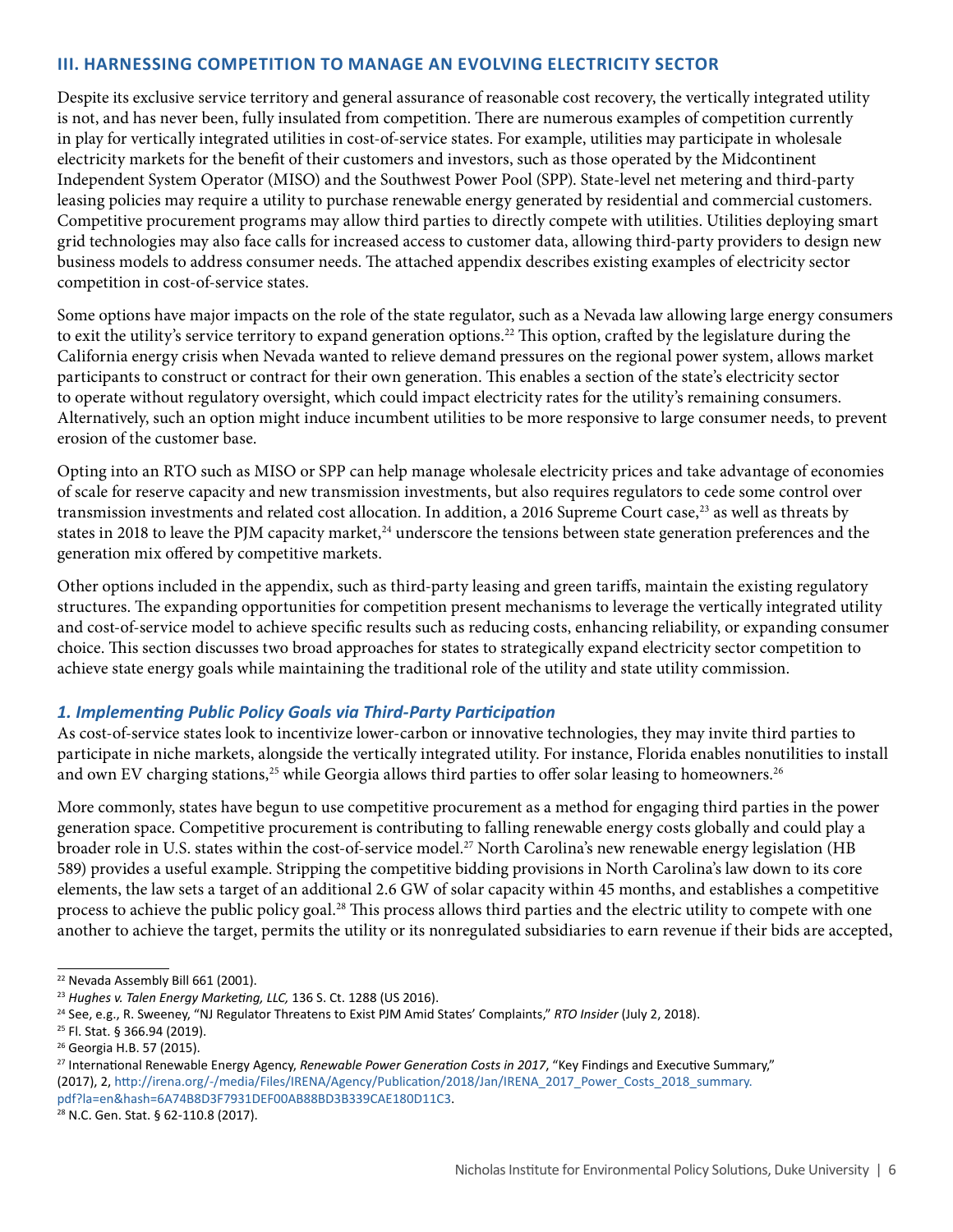and ensures the utility does not exercise undue market power. Together, these provisions achieve the public policy goal of increased investment in utility-scale solar energy and allow rate payers to benefit if independent (i.e., nonutility) companies can meet the goal at a lower cost than the utility. North Carolina's law caps utility participation in the auctions, but states could make different choices to expand or restrict a utility's role in the bidding process. If policymakers and stakeholders view solar procurement programs as successful, they could design similar approaches for other technologies such as energy storage, demand response, and energy efficiency projects.

## *2. Utilizing Competition to Spur New Utility Strategies*

Policymakers in traditionally regulated states may also utilize competition as a strategy to spur vertically integrated utilities to develop new responses to changing market conditions. For example, expanding consumer choices through programs such as net metering, third-party sales, and green tariffs empowers customers to pursue alternate means of electricity generation if they are not satisfied with their respective utilities' offerings.

Net metering—a state-based mechanism with roots in the federal PURPA statute and state renewable energy goals compensates residential and commercial customers for renewable energy generation fed into the electricity grid.<sup>29</sup> These programs offer a credit on the bills of retail and commercial customers reflecting the volume of electricity they provide to local utilities or grid operators, allowing these customers to recoup a portion of the cost of installing the solar panels and associated equipment. Many state net metering programs, which generally compensate the residential and commercial customers at the full retail electricity rate (which includes both the cost of electricity and the cost of maintaining the grid), have been in place for decades.<sup>30</sup> The policies are now under increasing scrutiny because the price of solar panels has fallen to a point that allows many more consumers to take advantage of net metering opportunities. Some utility executives and policymakers are raising concerns that compensating owners of rooftop solar at the full retail rate amounts to an unfair subsidy for customers who can afford to install photovoltaic systems because they are not paying their full share of the grid's fixed costs.<sup>31</sup> Utilities and policymakers concerned that net metering shifts a larger share of fixed costs to customers without photovoltaic systems have proposed adding a minimum charge to net metering customers' bills or reducing compensation to net metering customers.

While more customers are taking advantage of net metering, these customers represent a small fraction of most utilities' total number of ratepayers.<sup>32</sup> The actual cost that net metering currently imposes on most electricity consumers is therefore low.<sup>33</sup> Viewed from a different perspective, net metering enables consumers to exert greater influence over the generation mix on the grid. Allowing customers to connect photovoltaic systems to the electricity grid, and providing compensation to help cover the system costs, creates competitive pressures that could spur utilities to expand the services offered to customers. For example, if utilities are concerned that a growing number of retail and commercial customers may take advantage of net metering opportunities, they can develop cost-effective strategies to respond to consumer demand for renewable energy. Net metering, therefore, is an example of a limited opportunity for competition that could motivate utilities to pursue, and utility regulators to approve, new programs that provide societal benefits while maintaining affordable and reliable power.

Other state programs may also spur incumbent utilities to consider alternate investment strategies and expand options for ratepayers. Similar to net metering programs, leasing for residential and commercial installations of solar energy remove financial barriers to renewable energy. State laws allowing third-party leasing generally permit independent (i.e., nonutility) companies to sell a limited amount of electricity to retail consumers alongside utility leasing programs.<sup>34</sup> Utility programs such as green tariffs, which offer consumers the option of paying to directly source renewable energy

<sup>&</sup>lt;sup>29</sup> NREL, Net Metering.

<sup>30</sup> See *State Net Metering Policies*, National Conference of State Legislatures (Nov. 3, 2016), [http://www.ncsl.org/research/energy/net-metering](http://www.ncsl.org/research/energy/net-metering-policy-overview-and-state-legislative-updates.aspx)[policy-overview-and-state-legislative-updates.aspx.](http://www.ncsl.org/research/energy/net-metering-policy-overview-and-state-legislative-updates.aspx)<br><sup>31</sup> See, e.g., M. Wara, "Competition at the Grid Edge: Innovation and Antitrust Law in the Electricity Sector," *NYU Environmental Law Journal* 25(2)

<sup>(2017): 176, 189;</sup> T. A. Rule, "Solar Energy, Utilities, and Fairness," *San Diego Journal of Climate and Energy Law* 6(2015): 115, 118–19. <sup>32</sup> U.S. Energy Information Administration, Short-Term Energy Outlook Supplement: Expanded Forecasts for Renewable Energy Capacity and Generation, July 2017, https://www.eia.gov/outlooks/steo/special/supplements/2017/2017\_sp\_02.pdf.

<sup>33</sup> See M. Muro and D. Saha, "Rooftop Solar: Net Metering Is a Net Benefit," Brookings, May 23, 2016, [https://www.brookings.edu/research/rooftop](https://www.brookings.edu/research/rooftop-solar-net-metering-is-a-net-benefit/)[solar-net-metering-is-a-net-benefit/](https://www.brookings.edu/research/rooftop-solar-net-metering-is-a-net-benefit/).

<sup>34</sup> See, e.g., Solar Power Free-Market Financing Act of 2015, Ga. Code Ann., § 46-3-65.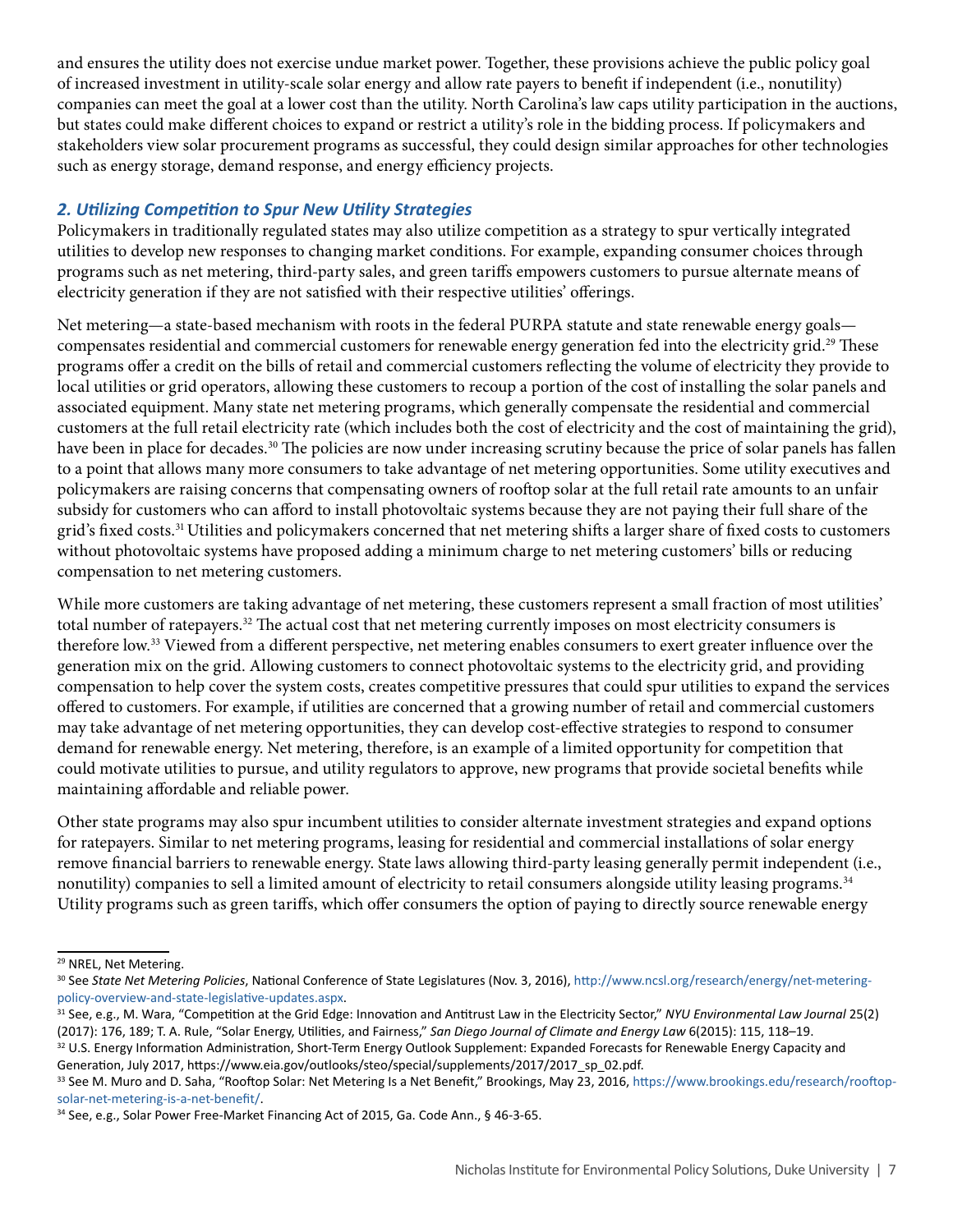and the associated Renewable Energy Certificates (RECs), and community solar installations are two strategies that could expand in response to consumer-focused competition.

Requiring utilities to share smart meter data with third parties is another strategy to enhance customer benefits via market forces. Utilities are often reluctant to share the data out of concern for customer privacy, legal constraints, or the utilities' own business interests.35 However, if privacy concerns are properly navigated, perhaps by offering customers the ability to "opt-in" or "opt-out" of data sharing, opening access to customer data can allow third parties to offer tailored demand response, energy efficiency, and rooftop solar programs. Utilities would then face the choice of developing similar products or risk losing market share.

The recent Nevada ballot initiative to restructure the state's electricity sector is another example of the threat of competition spurring the incumbent utility to undertake new strategies.<sup>36</sup> Voters rejected this initiative but passed a separate initiative to require utilities to source half of their load from renewables by 2030.<sup>37</sup> NV Energy committed to increased renewable energy investments as part of its effort to defeat the restructuring measure.<sup>38</sup>

#### **CONCLUSION**

Traditionally regulated cost-of-service states have numerous tools to manage a rapidly changing electricity sector. A number of states have introduced competitive mechanisms to achieve positive results for electricity customers. These mechanisms suggest there is a wide continuum of policies that may be deployed to enable competition within a rateregulated structure, alongside vertically integrated utilities.

- [stories/1060047592](https://www.eenews.net/stories/1060047592).<br><sup>36</sup> State of Nevada, Statewide Ballot Questions 2016, p. 34,<https://www.leg.state.nv.us/Division/Research/VoteNV/BallotQuestions/2016.pdf>.<br><sup>37</sup> C. Crowell, "Nevada Voters Want the State to Hit 50 Perc
- this constitutional amendment a second time in 2020.
- 38 B. Schultz, "NV Energy New Clean Energy Investment Relies on Question 3," *Las Vegas Review-Journal*, May 31, 2018, [https://www.reviewjournal.](https://www.reviewjournal.com/business/energy/nv-energy-new-clean-energy-investment-relies-on-question-3/) [com/business/energy/nv-energy-new-clean-energy-investment-relies-on-question-3/](https://www.reviewjournal.com/business/energy/nv-energy-new-clean-energy-investment-relies-on-question-3/).



<sup>35</sup> See, e.g., D. Ferris and S. Rahim, "Tech Companies to Utilities: Give Us Your Data," *E&E News*, Dec. 22, 2016, [https://www.eenews.net/](https://www.eenews.net/stories/1060047592)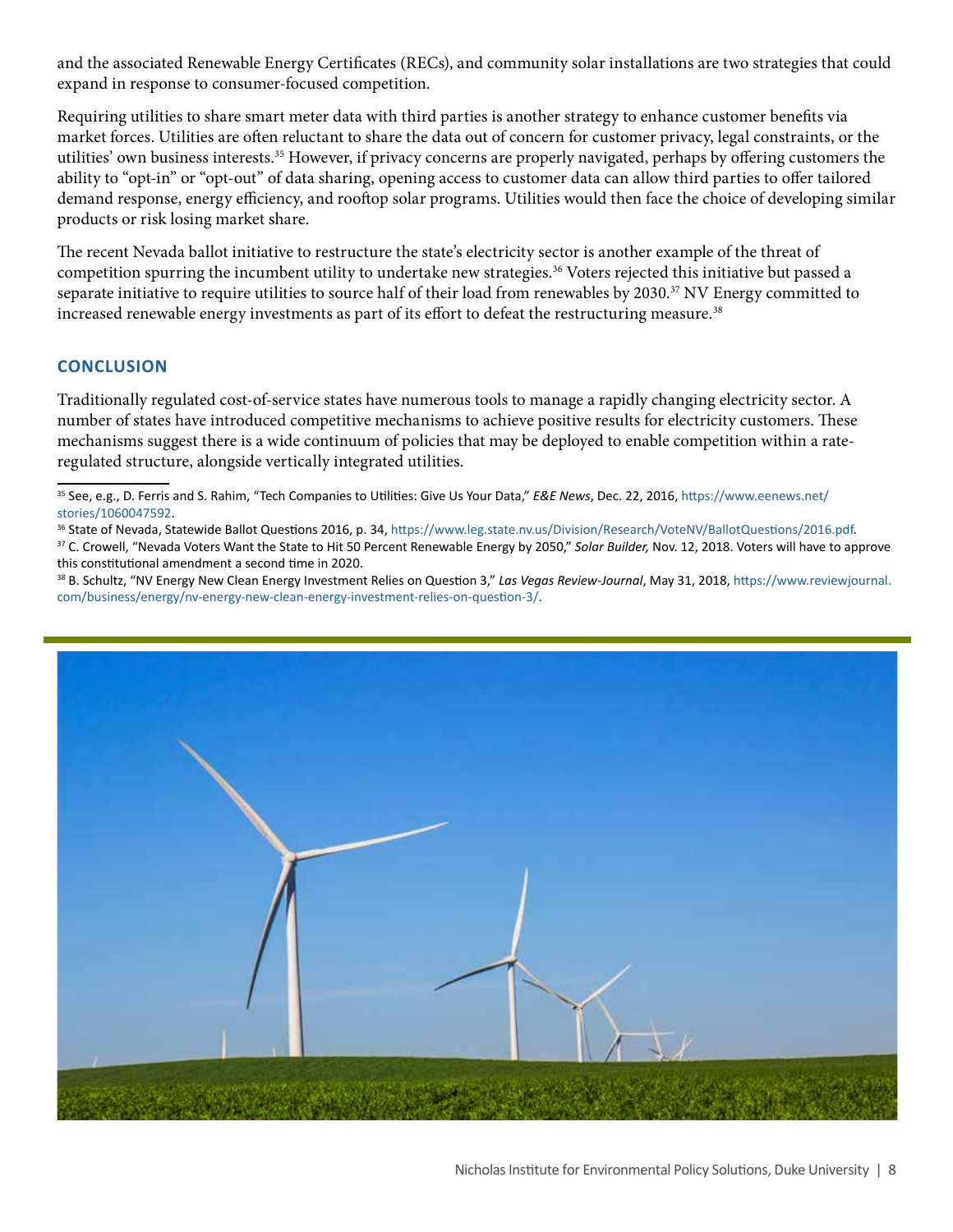#### **APPENDIX: EXAMPLES OF ELECTRICITY SECTOR COMPETITION IN COST-OF-SERVICE STATES**

- *Public Utility Regulatory Policies Act (PURPA)*. In 1978, Congress passed PURPA to introduce a new element of competition by allowing certain forms of independent power production and requiring utilities to purchase that power.39 PURPA requires a vertically integrated utility to purchase electricity generated at "qualifying facilities" (generally renewable energy or combined heat and power facilities with a capacity factor of less than 80MW) at the utility's avoided cost (the amount the utility would otherwise spend to generate or procure the same amount of power).40 PURPA did not throw out the public utility model but rather harnessed it to drive the CHP and renewable energy projects that were not otherwise happening on the system.
- *Net metering.* Net metering is a state-based approach to encouraging distributed renewable energy generation most commonly rooftop solar.41 Similar to PURPA, net metering allows small distributed generation facilities (typically owned by commercial or residential customers) to sell power generated to the utility, usually at the full retail electricity rate. In essence, commercial and residential end users are invited to compete with the utility's own generating assets, and to do so at a guaranteed premium. Net metering also allows those commercial and residential customers to collectively exert influence on the makeup of a state's generating assets.
- *Third-party leasing*. Similar to net metering, and often paired with it, third-party leasing can provide a means for nonutility renewable power producers to contract with utility customers to site distributed systems and sell the power to utilities. The arrangement often amounts to a creative financing mechanism for homeowners or business owners that might not otherwise be in a position to fund installation of a distributed system. Third-party leasing also opens up the system to third-party competition, although a DER compensation system must enable third parties to recover investments within a reasonable time, for competition to be anything more than theoretical.
- *Direct procurement*. A number of states utilize a direct procurement approach that enable nonutility entities to supply renewable energy or other services. This kind of direct procurement model can foster competition in the response to a utility's request for bids, while leaving the utility in control.
- *Competitive procurement for utility-scale solar*. North Carolina's Competitive Energy Solutions for North Carolina Act (HB 589) includes a competitive procurement process for solar generation,<sup>42</sup> limited opportunities for third-party leasing,<sup>43</sup> a new community solar program,<sup>44</sup> and revisions to the standardized contract and to net metering payments.45 Major military installations, the University of North Carolina system, and large customers may contract for renewable energy.46 The key elements of HB 589's competitive bidding process—an aggressive 2.6 GW target, a bidding process that allows third parties and the utilities (or their unregulated subsidiaries) to compete, and an independent monitor to ensure that the utility does not control the process by exerting market power—provide a model for additional competition in traditionally regulated states.47 Under the law, Duke Energy may develop up to 30% of the target capacity; the balance is reserved for development by independent companies.<sup>48</sup>

<sup>&</sup>lt;sup>39</sup> Public Utility Regulatory Policies Act, Pub. L. 95-617 (1978), 92 Stat. 3117.

 $40$  16 U.S.C. § 824a-3(e)(1). "Avoided costs means the incremental costs to an electric utility of electric energy or capacity or both which, but for the purchase from the qualifying facility or qualifying facilities, such utility would generate itself or purchase from another source." 18 C.F.R. § 292.101 41 NREL, Net Metering.

<sup>42</sup> N.C. Gen. Stat. § 62-110.8.

<sup>&</sup>lt;sup>43</sup> HB 589 limits third-party leases the lesser of 1MW or 100% of contract demand for nonresidential customers, 20kW or 100% of estimated electrical demand for residential customers, and it is intended only to offset the customer's electrical consumption at that premises. *Id.* at § 62- 126.3(14). Duke Energy may offer leases. *Id* at § 62-126.5.

<sup>44</sup> *Id.* at § 62-126.8. A community solar facility is a "facility whose output is shared through subscriptions." *Id.* at § 62-126.3(3).

<sup>&</sup>lt;sup>45</sup> The law instructs Duke Energy to file revised net metering rates for utility commission approval for customers with leasing arrangements and those who own distributed solar installations. *Id.* at § 62-126.4. The final version of the law also imposed an 18-month moratorium on new wind generation. 2017 N.C. Sess. Laws 192, Part XIII.

 $46$  N.C. Gen. Stat. at § 62-159.2. Large customers are those with a contract demand equal to or greater than 1 MW at one site or more than 5 MW in aggregate from multiple service locations. *Id.* at § 62-159.2(a). HB 589 establishes generation limits as part of the direct contract provisions. *Id.* at § 62-159.2(c)&(d).

<sup>47</sup> The N.C. Utilities Commission will identify the independent market monitor and promulgate rules governing the monitor's role. *Id.* at § 62-110.8. <sup>48</sup> *Id.* at § 62-110.8(b)(4).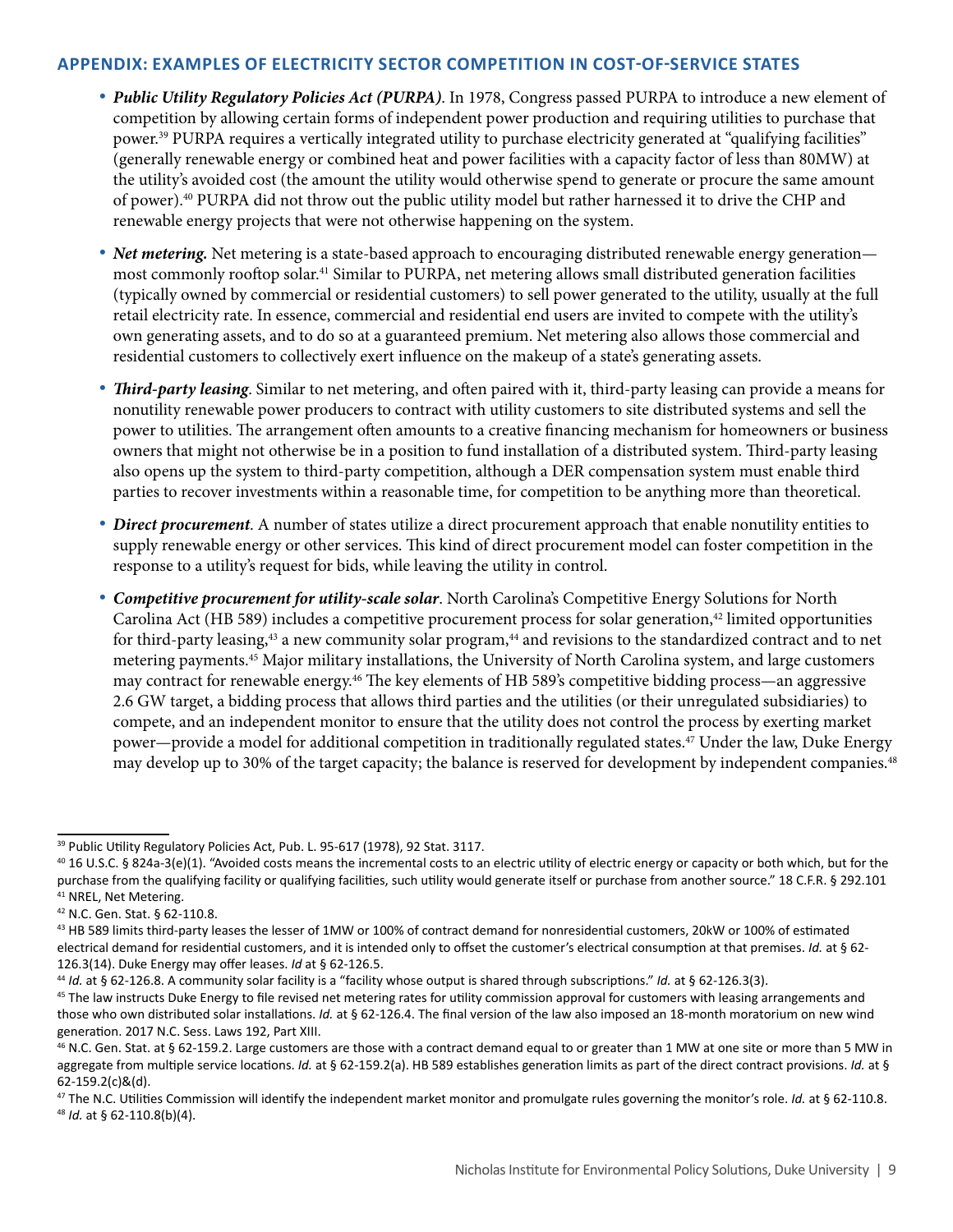- *Third-Party Access to Customer Data*. The Arkansas Public Service Commission issued an order in October 2017 focused on advanced metering infrastructure (AMI).49 The order raises a number of questions for exploration as part of the Arkansas PSC's Distributed Energy Resources Collaborative, as well as pending dockets related to the deployment of AMI. The Arkansas Commission is contemplating a requirement that all data from the deployed AMI be aggregated and shared with third parties to enable those third parties to participate in demand response programs, targeted energy efficiency measures or present other innovative ideas to the commission.50 This effort is an example of one commission's desire to remain open to participation by third parties who may being strong ideas that enhance the benefits of the utility's AMI investments.
- *Allowing consumers to exit the monopoly service.* Nevada law enables large customers, with PUC permission, to exit the utility's energy system and find an alternative electricity supply. The law was enacted in the wake of the California energy crisis, when Nevada policymakers sought to induce large energy users to self-generate and ease pressure on the regional power system.51 In 2015, the Nevada PUC approved the departure of three casinos from NV Energy's system after paying an exit fee. The Nevada PUC denied a similar petition from Switch, a data company in Las Vegas, resulting in a lawsuit.<sup>52</sup> The companies and Nevada PUC staff reached a settlement<sup>53</sup> in which NV Energy agreed to construct a 100 MW solar energy facility and provide 100% renewable power to Switch through the new solar facility, geothermal power, and wind power. Allowing a customer to exit the utility's service empowers that customer to self-generate or seek other suppliers when a utility does not meet its needs.
- *Green tariffs.* Utilities in 17 states offer green tariff programs that allow customers to pay a premium for utilitydelivered renewable energy.54 As of October 2017, regulated utilities had installed nearly 1 GW of renewable energy through green tariff programs.55 For example, the Switch settlement described above triggered an expansion of NV Energy's "Green Energy Rider" program, which began in 2013. In North Carolina, Duke Energy offered a pilot program targeting "new demand" customers; when it ended in 2016, three companies had participated—Google, Amazon, and Apple.56 HB 589 revived the green tariff in North Carolina, although a procurement cap and lower credits on customer bills may reduce the program's potential.<sup>57</sup>
- *Community choice aggregation***.** Community choice aggregation (CCA) laws authorize cities, counties, and other local governments to directly purchase energy to supply their residents. In many ways, this type of program is a public sector version of Nevada's legislation enabling big energy users to exit a utility and self-supply. While CCA legislation first appeared in states choosing to restructure their utility industry (including Ohio, Massachusetts, Illinois, and California), there is no legal barrier to deploying this tool in cost-of-service states. In fact, Virginia enacted CCA legislation in 2018.58 Local governments may be able to procure cleaner or cheaper energy than the local utility, making this a competitive choice for residents. However, CCA laws enable individual customers to opt out of<sup>59</sup> (or opt into<sup>60</sup>) the program.
- *Organized competitive wholesale electricity markets for vertically integrated cost-of-service utilities*. The vast majority of investor-owned utilities participating in the organized wholesale electricity market operated by the

60 Ohio Revenue Code § 4928.20(A).

<sup>49</sup> In the Matter of an Investigation of Policies Related to Distributed Energy Resources, Docket No. 16-028-U, Order No. 5, November 9, 2017, [http://](http://www.apscservices.info/pdf/16/16-028-U_97_1.pdf) [www.apscservices.info/pdf/16/16-028-U\\_97\\_1.pdf.](http://www.apscservices.info/pdf/16/16-028-U_97_1.pdf)<br><sup>50</sup> Id.

<sup>51</sup> D. Roberts, "This Nevada Company Wanted to Break Up with Its Electric Utility. The Government Said No," *Vox*, June 12, 2015, [https://www.vox.](https://www.vox.com/2015/6/12/8767927/switch-nevada-utility)

[com/2015/6/12/8767927/switch-nevada-utility](https://www.vox.com/2015/6/12/8767927/switch-nevada-utility).<br><sup>52</sup> Application of Switch Ltd. To Purchase Energy, Capacity, and/or Ancillary Services from a Provider of New Electric Resources, PUC of Nevada, Docket No. 14-11007, June 11, 2015; *Switch, Ltd. v. Nevada Power, et al*., Nevada Dist. Ct., 2:2016cv01629 (filed July 12, 2016).

<sup>53</sup> Application of Switch Ltd. To Purchase Energy, Capacity, and/or Ancillary Services from a Provider of New Electric Resources, PUC of Nevada, STIPULATION, Docket No. 14-11007, July 7, 2015.

<sup>&</sup>lt;sup>54</sup> P. Barua and C. Bonugli, *Emerging Green Tariffs in U.S. Regulated Electricity Markets*, World Resources Institute, October 2018.<br><sup>55</sup> EPA: Green Power Partnership, *Utility Green Tariffs: What are Utility Green Tarif* 

[com/charlotte/news/2017/6/08/solar-bill-expands-duke-energy-green-source-power.html](https://www.bizjournals.com/charlotte/news/2017/6/08/solar-bill-expands-duke-energy-green-source-power.html).<br><sup>57</sup> E. Ouzts, "North Carolina Solar Bill May Help Breweries Go Solar, But Not Google," Energy News Network, June 22, 2017, https://energ [us/2017/06/22/southeast/north-caroina-solar-bill-may-help-breweries-go-solar-but-not-google/.](https://energynews.us/2017/06/22/southeast/north-caroina-solar-bill-may-help-breweries-go-solar-but-not-google/)<br><sup>58</sup> Virginia House Bill 1590 (2018), Utility regulation; community choice aggregation.

<sup>59</sup> See, e.g., Massachusetts General Laws Ann. Ch. 164, § 134(a).